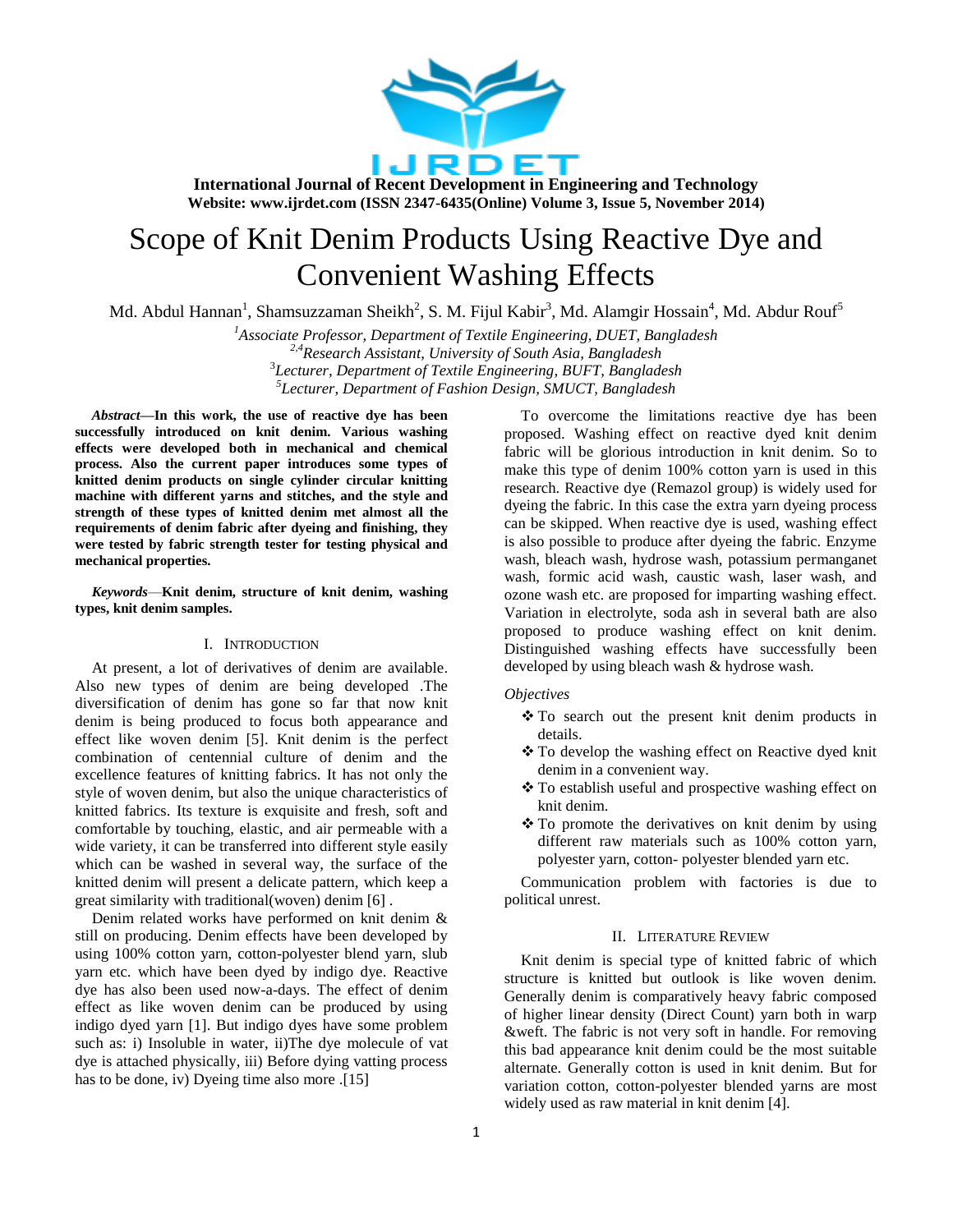

**Table I** 

The demand of knit denim is increasing day by day. Some finishing properties such as resin finish, water repellent finish etc. are the desired demand of different buyer's such as LIDL, OVS, COLIN'S, of different countries such as Italy, Usa, Sweden, Spain, French, Germany, Uk [2].

*A. Specification of Knit Denim Samples*







**95%Coton+5%Lycra 70%Coton+30%Polyester 100%Cotton 100% Cotton**



**100%Coton 65%Coton+30%Plyester+5%Lycra 95%Coton+5%Lycra 95%Coton+5%Lycra**



**95%Coton+5%Lycra**

## *B. Methods*

*1) Knit Denim Production Methods:*

Generally three processes are invented for producing the knit denim till dates. Those are:

- Float plated technology (Terry fleece).Which includes: Tuck- knit denim, knit - knit denim.
- Thread fleece.
- Interlock plated jacquard.

Generally single jersey circular knitting m/c is used for float plated technology.

\* Fleece knitting m/c is used to produce fleeceknit denim.  $\triangle$  Interlock plated jacquard does not get success [1].

*2) Dyeing Method [7]:*

To prefer the effective dyeing process by which desired washing effects can be obtained, several dyeing methods are used. Those are











**95%Cotton+5%Lycra**

## *For Example:*

*Method D1:* Common salt (60 gm/l) + reactive blue  $(4\%) + \text{ soda} (12 \text{ gm/l}) \text{dozing}$ 



**Figure 1: Dyeing Schemeof Method D1**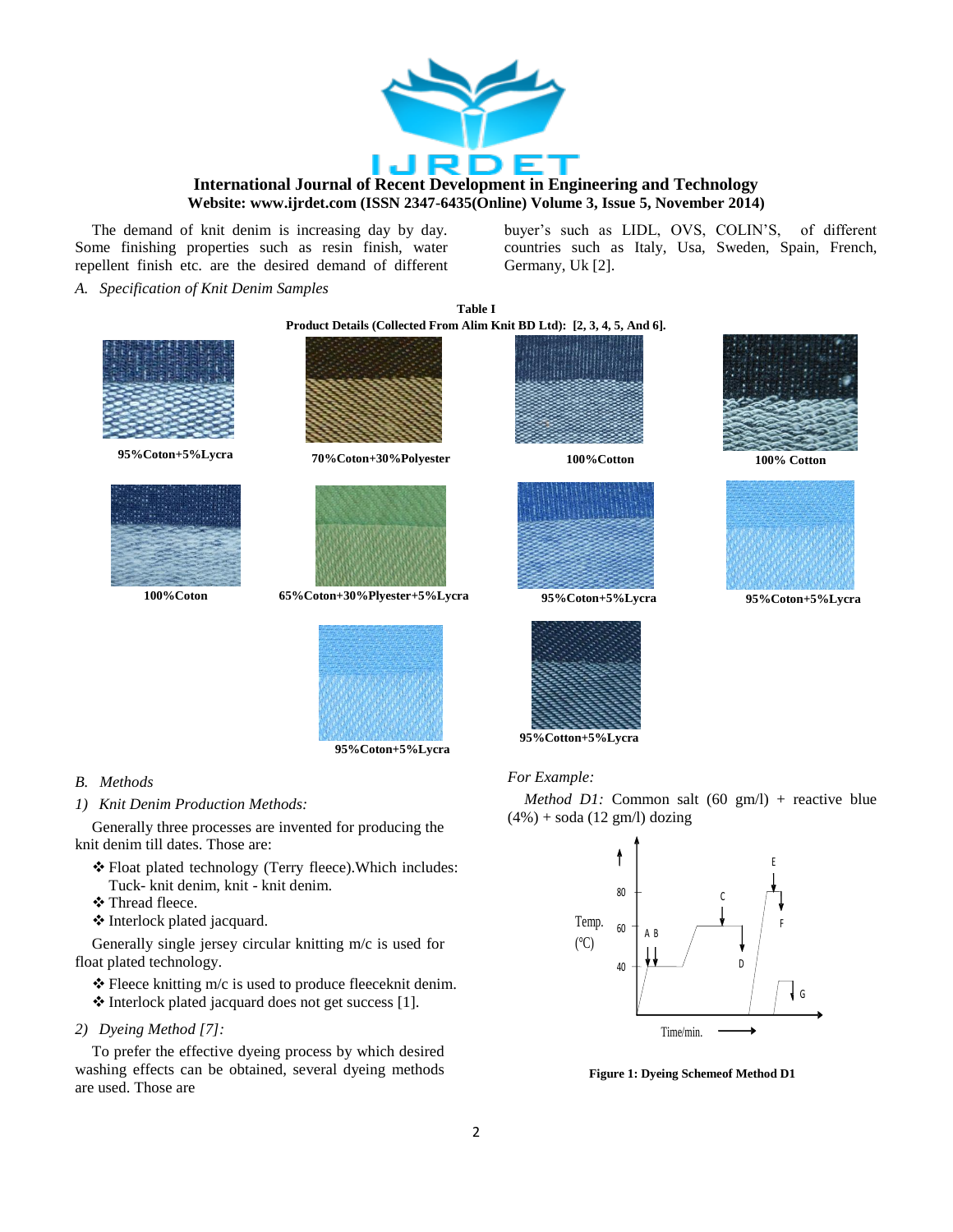

| <b>Table II</b><br>Description of the Symbol of Method D1 |                                       |  |  |  |
|-----------------------------------------------------------|---------------------------------------|--|--|--|
| <b>Symbol</b>                                             | <b>Description</b>                    |  |  |  |
| A                                                         | Dye                                   |  |  |  |
| B                                                         | Electrolyte                           |  |  |  |
| $\mathsf{C}$                                              | Dying $(60^{\circ}$ C x 20 $^{\circ}$ |  |  |  |
| D                                                         | Drain.                                |  |  |  |
| E                                                         | Hot wash (for $10^{\circ}$ ).         |  |  |  |
| F                                                         | Drain.                                |  |  |  |
| G                                                         | Cold wash & Drain.                    |  |  |  |

#### **Table III Condition and Recipe of Other Methods**

| Method D <sub>2</sub> | Common salt $(60 \text{ gm/l})$ + reactive blue $(2\%)$ + soda $(8 \text{ gm/l})$ dozing.                     |
|-----------------------|---------------------------------------------------------------------------------------------------------------|
| Method D3             | Glauber salt (40 gm/l) + reactive blue (4%) + soda (12 gm/l) dozing                                           |
| Method D4             | Glauber salt (40 gm/l) + reactive blue (2%) + soda (8 gm/l) dozing.                                           |
| Method D5             | Gray fabric + Glauber salt (40 gm/l) + reactive blue (4%) + soda (12 gm/l) dozing                             |
| Method D6             | Gray fabric + Common salt (60 gm/l) + reactive blue $(4\%)$ + soda (8 gm/l) dozing.                           |
| Method D7             | Only dye $(4\%)$ + soda $(16gm/l)$ dozing                                                                     |
| Method D8             | Only dye $(4\%)$ + soda $(16 \text{ gm/l})$ inject.                                                           |
| Method D9             | Glauber salt $(40 \text{ gm/l})$ + reactive blue $(4\%)$ + soda $(12 \text{ gm/l})$ inject.                   |
| Method D10            | Glauber salt (40 gm/l) + reactive blue (4%) + soda (12 gm/l) inject (run time 5 min).                         |
| Method D11            | Glauber salt $(40 \text{ gm/l})$ + reactive blue $(4\%)$ + soda $(12 \text{ gm/l})$ inject (run time 10 min). |
| Method D12            | Glauber salt (40 gm/l) + reactive blue (4%) + soda (12 gm/l) inject (run time 15 min).                        |

*Note: In general*

- *16gm/l soda is used for 4% shade of reactive dye. But here, 12 gm/l soda is used.*
- *12gm/l soda is used for 2% shade of reactive dye. But here, 8 gm/l soda is used.*
- *After soda dozing the dyeing process is run about 30 min, but in the above methods run time 15 -20 min is used.*
- *C. Methods are used for obtaining the Various Washing Effects on Reactive Dyed Sample*

*Method W1: Tie dyeing method. This includes,*

I. Tie dyeing with same shade %, same amount of soda, but glauber salt & common salt are in different parts. In figure



II.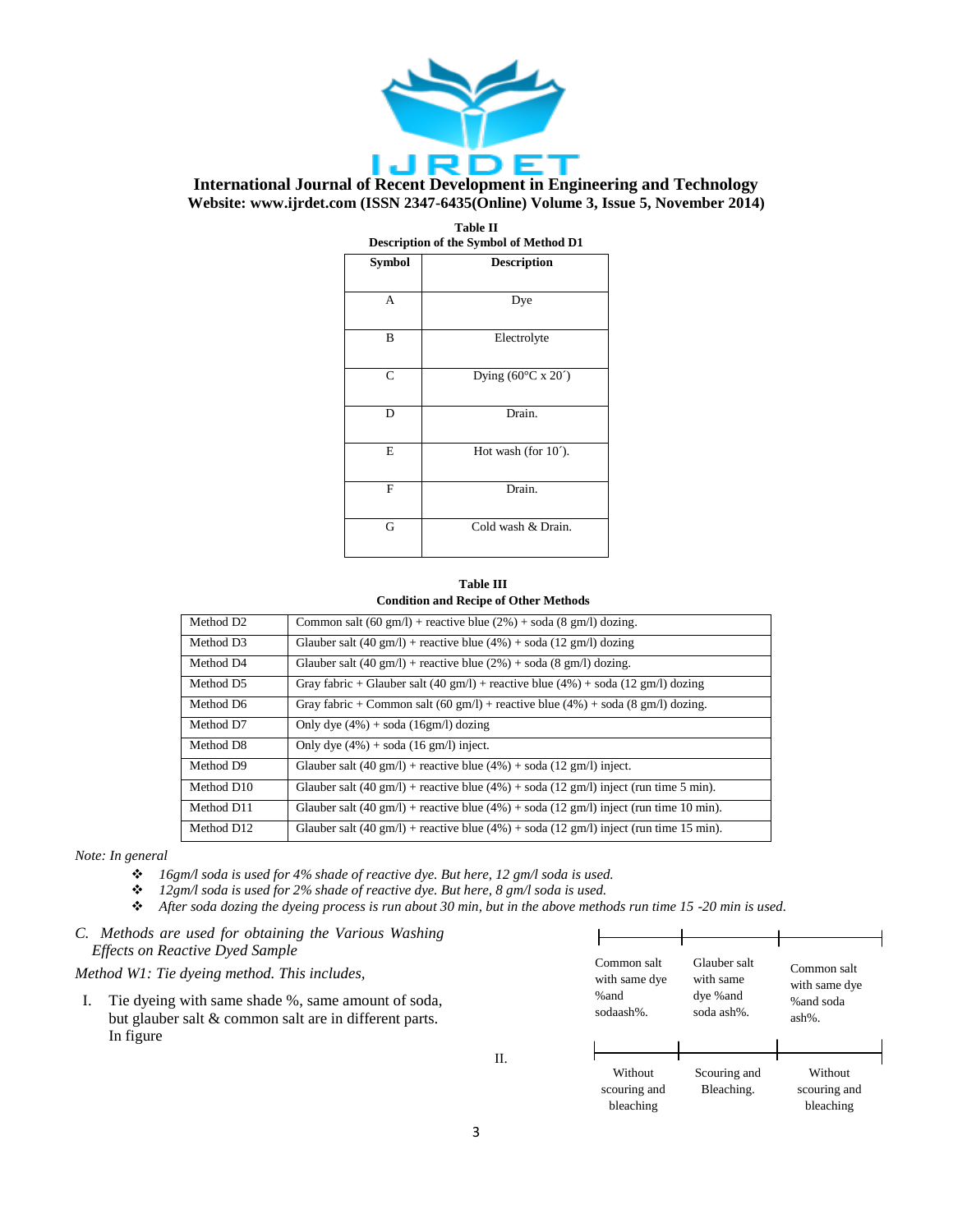

*1) Washing Effect by Chemical Treatment on Reactive Dyed Sample:*

*Method W2: By Bleaching effect* 

*Potassium permanganate (KMnO4) treatment*

#### *Recipe*

| KMnO <sub>4</sub> | $: 2\%$                   |
|-------------------|---------------------------|
| Temperature       | : 100c                    |
| Time              | $: 15$ to 20 min (depends |
| upon fading).     |                           |
| M: L              | : 1:20                    |

#### *Sodium hypochlorite treatment*

## *Recipe*

| Sodium hypochlorite       | : 1 to 3 g/l              |
|---------------------------|---------------------------|
| Anticreasing agent        | $: 0.5$ to 1 g/l          |
| $\mathbf{p}^{\mathrm{H}}$ | : 9.5 to 10               |
| M: L                      | : 1:20                    |
| Temperature               | $: 100^0 c$               |
| Time                      | $: 20$ to 30 min (depends |
| upon fading).             |                           |

## *Calcium hypochlorite treatment*

## *Recipe*

Calcium hypochlorite  $[Ca(oc1)<sub>2</sub>]$ :1 to 3 g/l Anticreasing agent: 0.5 to 1 g/l  $\mathbf{P}^{\mathrm{H}}$  $: 9.5$  to 10  $M: L \t: 1:20$ 

| Temperature | $: 100^0 c$                 |
|-------------|-----------------------------|
| Time        | : 20 to 30 min(depends upon |
| fading)     |                             |

## *Hydrose treatment*

## *Recipe*

Sodium Hydrosulphite  $[Na_2 S_2 O_4]$ :1 to 3 g/l Anticreasing agent : 0.5 to 1 g/l  $P^H$  :  $\div$  9.5 to 10 M: L : 1:20 Temperature  $: 100^0$  c Time : 20 to 30 min(depends upon fading )

*Method W3: By using enzyme*

#### *Recipe*

Laccase enzyme: 3 to 4g/l Anticreasing agent: 0.5 to 1 g/l  $P<sup>H</sup>$ : 6.5 to7 M: L: 1:20 Temperature:  $55^0$  c Time: 30 to 40 min (depends upon fading).

*2) Washing Effect by Mechanical Treatment on Reactive Dyed Sample:*

#### *Method W4: By Leaser treatment*

The intensity of leaser depends upon the fading according to buyer requirements.

## *Method W5: By Whiskering.*

*3) Washing Effect with Chemical and Mechanical Treatment on Reactive Dyed Sample:*

*Method W6: Spray and rubbing method*

- By using acid (Formic acid 5%).
- By using bleaching agent. In this method, above chemicals are sprayed and then rubbed manually.

## *D. Color Fastness to Rubbing Test Method: ISO 105x12*

## *Principle:*

This test is designed to determine the degree of color which may be transferred from the surface of a colored fabric to a specify test cloth for rubbing (which could be dry and Wet).

## *Equipment*s*:*

- 1. Crock meter
- 2. Grey scale
- 3. Stop watch
- 4. Color matching cabinet

## *Size of Fabric:*

Fabric sample size  $14 \text{ Cm} \times 5 \text{ Cm}$  (one warp direction/wale direction and other weft/course direction).

#### *Evaluation:*

In this stage compare the contrast between the treated and untreated white rubbing cloth with grey scale and rated 1 to 5 [8].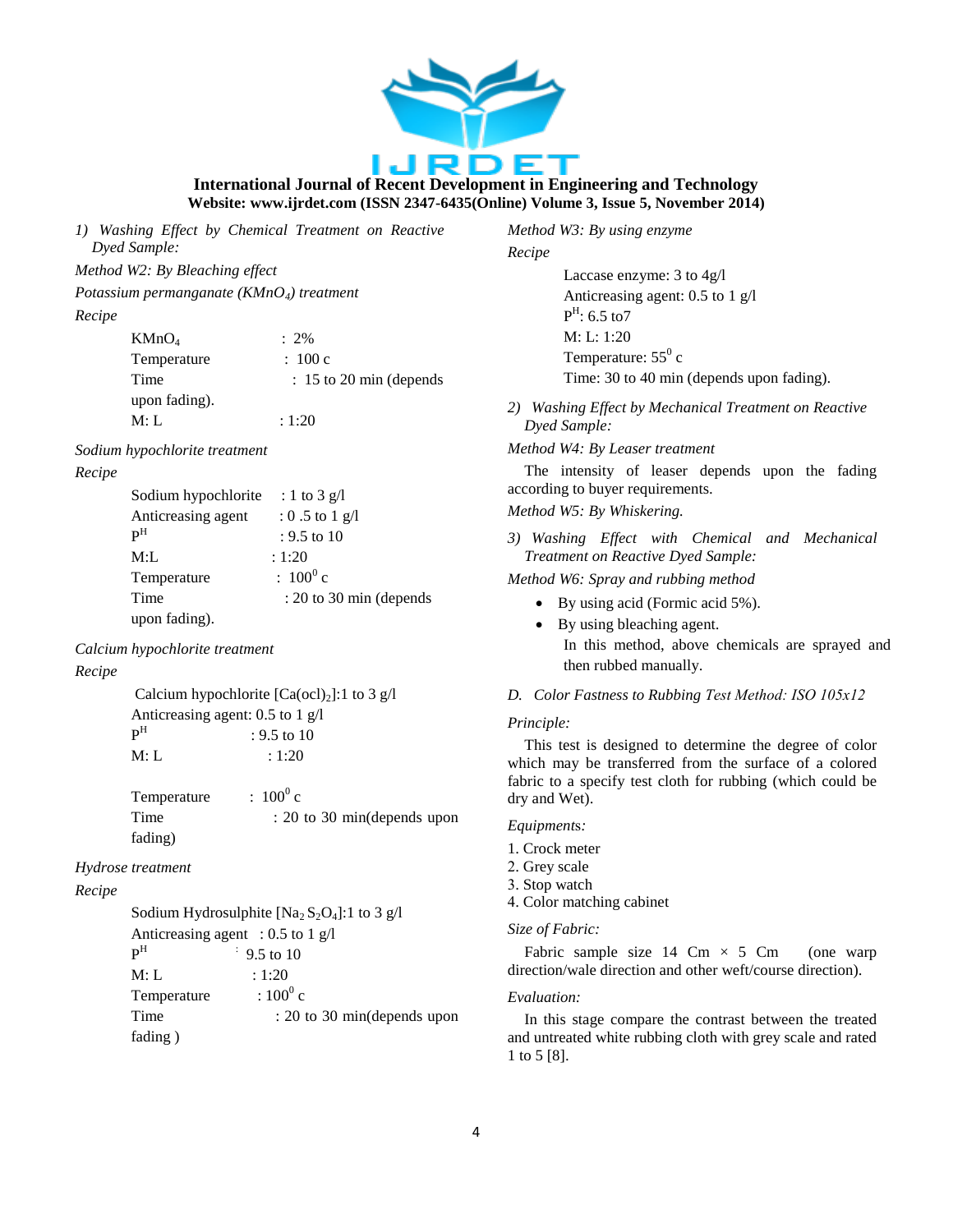

*E. Color Fastness to Wash Test Method: ISO 105C03*

The ability of a dyed fabric to retain its original shade against fade during washing is known as wash fastness.

## *F. Color Fastness to Light Test Method: ISO B02*

*Principle:*

- 1. A test specimen together with blue wool standards is exposed to the light from a mercury ballast tungsten fluorescent lamp (MBTFL) fading lamp.
- 2. The color fastness of specimen is assessed by comparing its fastness with that of 1-8 Blue Wool standards.

## III. RESULTS AND DISCUSSIONS

## *A. Results (Dying related)*

At the first step different dying methods were selected for developing different shade% on the samples with reactive dye.

After dyeing the k/s values of those samples were determined. The k/s values of those samples are mentioned in the table  $(4.1)$ . The comparison between k/s values of standard sample and reactive dyed samples according to different dyeing methods are mentioned in the figure (4.1). The light fastness, wash fastness, rubbing fastness of different dying methods and their comparison with standard samplesare also mentioned in the following table (4.2, 4.3, 4.4) with graphical representation.

*B. Information about Standard (Indigo Dyed) Sample*

K/S value: 25 Light fastness rating: 5 Wash fastness rating:

**Table IV Wash Fastness Rating**

|                    | <b>Rating Of Staining</b> |        |       |           |         | Rating Of<br>Color Change |  |
|--------------------|---------------------------|--------|-------|-----------|---------|---------------------------|--|
| Standard<br>Sample | Acetate                   | Cotton | Nylon | Polyester | Acrylic | Wool                      |  |
|                    | 4/5                       |        | 4     | 4/5       | 4/5     | 4/5                       |  |

*Rubbing fastness rating:*

**Table V Rubbing Fastness Rating**

| Sample                 | Rating |     |  |
|------------------------|--------|-----|--|
|                        | Dry    | Wet |  |
| <b>Standard Sample</b> |        |     |  |

| Table VI                                                         |  |
|------------------------------------------------------------------|--|
| K/S Values of Different Dyed Samples after Enzyme (Laccase) Wash |  |

| Sample Name                 | K/S Value | Weave Length |
|-----------------------------|-----------|--------------|
| Sample Dyed<br>Of 5 Min.    | 4.01      | 600 Nm.      |
| Sample Dyed<br>Of $10$ Min. | 6.1       | , ,          |
| Sample Dyed<br>Of $15$ Min. | 79        | ,,           |
| Sample Dyed<br>Of 30min.    | 83        | , ,          |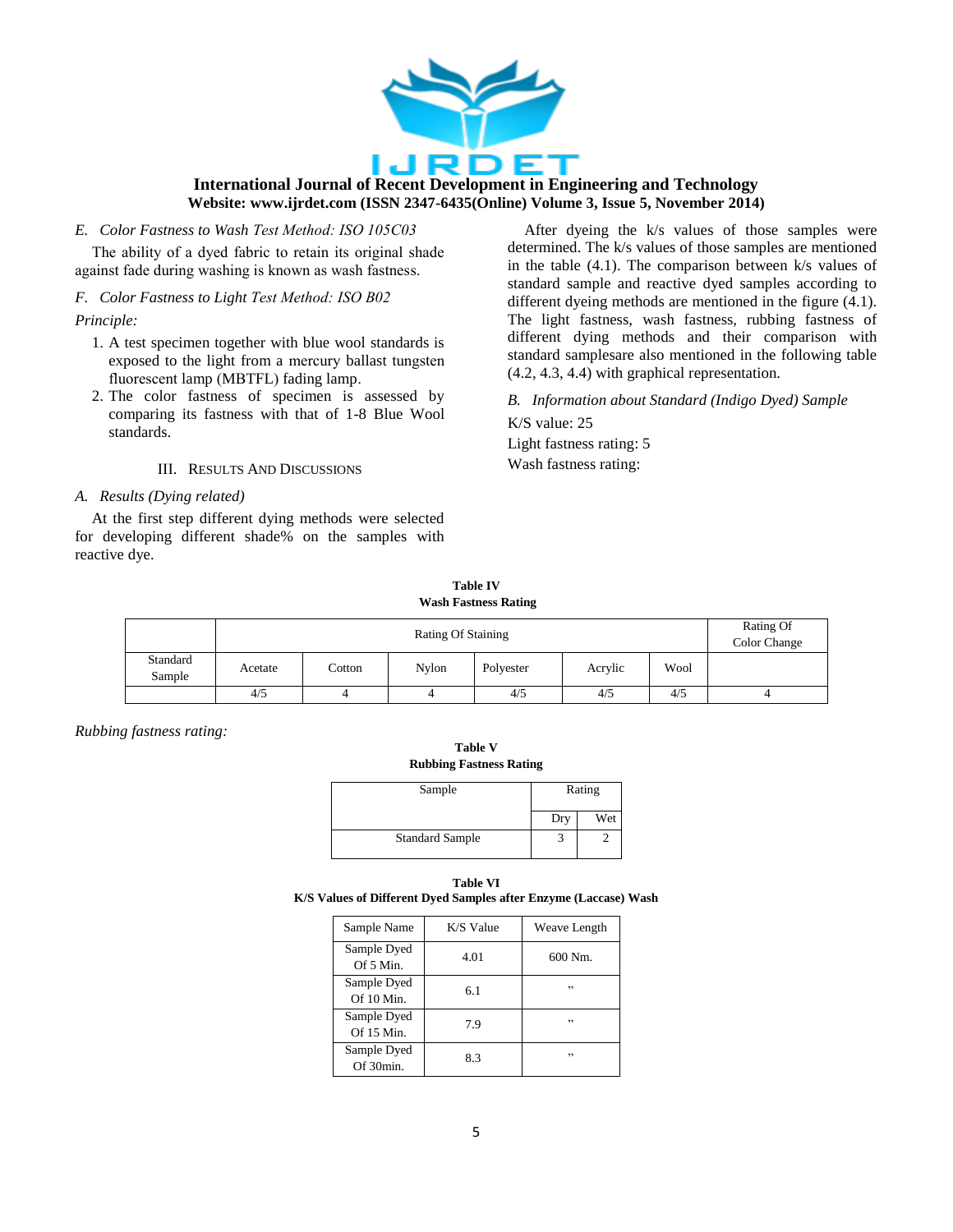

| Method         | K/S<br>Value | Wave<br>Length | Method          | K/S<br>Value | Wave<br>Length |
|----------------|--------------|----------------|-----------------|--------------|----------------|
| D1             | 15           | 600 Nm.        | D7              | 9.8          | , ,            |
| D2             | 7.9          | , ,            | D8              | 10.3         | , ,            |
| D <sub>3</sub> | 15.8         | , ,            | D9              | 22.2         | , ,            |
| D <sub>4</sub> | 11.4         | , ,            | D10             | 16.3         | , ,            |
| D5             | 20.6         | , ,            | D11             | 15.2         | , ,            |
| D6             | 18.5         | , ,            | D <sub>12</sub> | 12.9         | , ,            |

| <b>Table VII</b>                             |
|----------------------------------------------|
| <b>K/S Value of Differently Dyed Samples</b> |



**Figure 2: Graphical Representation K/S Values of Standard Sample and Reactive Dyed Samples According to Different Dyeing Methods.**

#### **Table VIII Result of Color Fastness to Wash**

|                              | Rating Of Staining |                |                |                |                | Rating Of<br>Color Change |                |
|------------------------------|--------------------|----------------|----------------|----------------|----------------|---------------------------|----------------|
| Sample Accordin<br>To Method | Acetate            | Cotton         | Nylon          | Polyester      | Acrylic        | Wool                      |                |
| <b>Standard Sample</b>       | 4.5                | 4              | $\overline{4}$ | 4.5            | 4.5            | 4.5                       | $\overline{4}$ |
| D1                           | 4.5                | 4              | $\overline{4}$ | 4.5            | 4.5            | 4.5                       | $\overline{4}$ |
| D <sub>2</sub>               | 4.5                | 4.5            | 4.5            | 4.5            | 4.5            | 4.5                       | $\overline{4}$ |
| D <sub>3</sub>               | 4.5                | $\overline{4}$ | 4.5            | 4.5            | 4.5            | 4.5                       | 4.5            |
| D <sub>4</sub>               | 4.5                | 4.5            | 4.5            | 4.5            | 4.5            | 4.5                       | 4.5            |
| D <sub>5</sub>               | 4.5                | $\overline{4}$ | 3.5            | $\overline{4}$ | $\overline{4}$ | 4.5                       | $\overline{4}$ |
| D <sub>6</sub>               | 4.5                | $\overline{4}$ | $\overline{4}$ | 4.5            | 4.5            | 4.5                       | 4.5            |
| D7                           | 4.5                | 4.5            | 4.5            | 4.5            | 4.5            | 4.5                       | 4.5            |
| D <sub>8</sub>               | 4.5                | 4.5            | $\overline{4}$ | 4.5            | 4.5            | 4.5                       | 4.5            |
| D <sub>9</sub>               | 4.5                | 4.5            | 4.5            | 4.5            | 4.5            | 4.5                       | 4.5            |
| D10                          | 4.5                | 4.5            | 4.5            | 4.5            | 4.5            | 4.5                       | 4.5            |
| D11                          | 4.5                | 4.5            | 4.5            | 4.5            | 4.5            | 4.5                       | 4.5            |
| D <sub>12</sub>              | 4.5                | 4.5            | 4.5            | 4.5            | 4.5            | 4.5                       | 4              |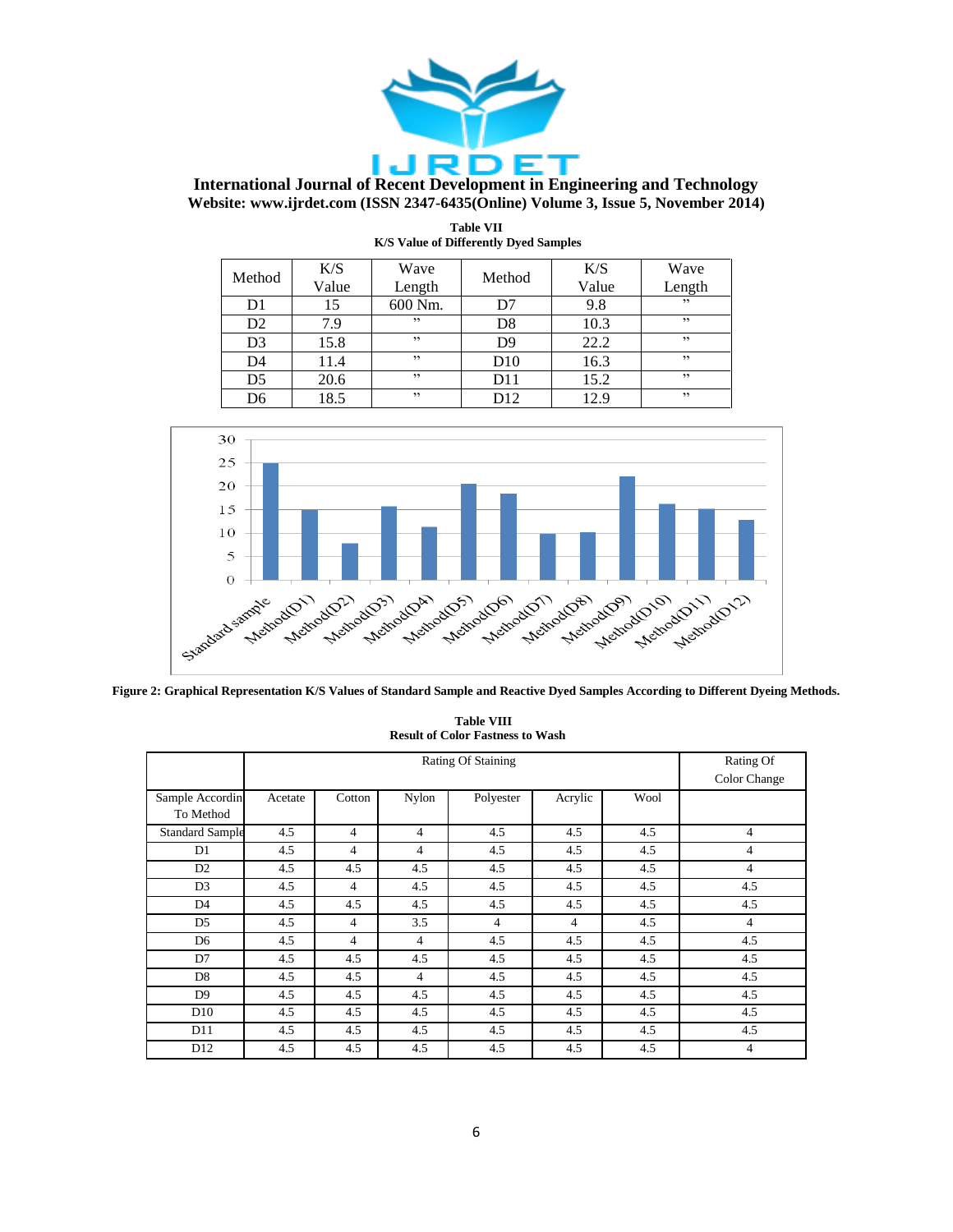

| <b>Table IX</b>                   |  |  |  |  |  |  |
|-----------------------------------|--|--|--|--|--|--|
| Result of Color Fastness to Light |  |  |  |  |  |  |

| result of Color Tustation to Elent |                 |                     |                                 |  |  |  |  |  |
|------------------------------------|-----------------|---------------------|---------------------------------|--|--|--|--|--|
| Sample According To Method         | Rating Of Light | Sample According To | <b>Rating Of Light Fastness</b> |  |  |  |  |  |
|                                    | Fastness        | Method              |                                 |  |  |  |  |  |
| <b>Standard Sample</b>             |                 | D7                  |                                 |  |  |  |  |  |
| D1                                 |                 | D <sub>8</sub>      |                                 |  |  |  |  |  |
| D <sub>2</sub>                     |                 | D9                  |                                 |  |  |  |  |  |
| D <sub>3</sub>                     |                 | D10                 |                                 |  |  |  |  |  |
| D4                                 |                 | D11                 |                                 |  |  |  |  |  |
| D <sub>5</sub>                     |                 | D <sub>12</sub>     |                                 |  |  |  |  |  |
| D6                                 |                 |                     |                                 |  |  |  |  |  |

| <b>Table X</b>                             |  |  |  |  |  |  |  |  |
|--------------------------------------------|--|--|--|--|--|--|--|--|
| <b>Result of Color Fastness to Rubbing</b> |  |  |  |  |  |  |  |  |

| <b>RUSHII</b> OF CORRE FASHIOSS TO <b>RUDDHI</b> E |        |     |                  |        |                |  |  |
|----------------------------------------------------|--------|-----|------------------|--------|----------------|--|--|
| Sample According To Method                         | Rating |     | Sample According | Rating |                |  |  |
|                                                    | Dry    | Wet | To Method        | Dry    | Wet            |  |  |
| <b>Standard Sample</b>                             | 3      | 2   | D7               | 4.5    | 3.5            |  |  |
| D1                                                 | 4.5    | 3   | D <sub>8</sub>   | 4.5    | 3.5            |  |  |
| D <sub>2</sub>                                     | 4.5    | 4   | D <sub>9</sub>   | 4.5    | 3.5            |  |  |
| D <sub>3</sub>                                     | 4.5    | 3.5 | D10              | 4.5    | 3.5            |  |  |
| D <sub>4</sub>                                     | 4.5    | 4   | D11              | 4.5    | $\overline{4}$ |  |  |
| D <sub>5</sub>                                     | 4.5    | 3.5 | D <sub>12</sub>  | 4.5    | 4              |  |  |
| D <sub>6</sub>                                     | 4.5    | 3.5 |                  |        |                |  |  |

## *C. Results (Washing effects related)*

After obtaining the successful result of dyed samples in case of different tests (i.e. color fastness to washing, rubbing and light), different washing effects were developed on those samples. The developed washing effects are shown in the following figure.

*1) Methods are used for obtaining the various washing effects on reactive dyed sample:*

*Method W1: Tie method.*



**Figure 3: Washing Effect by Tie Die Method**

# *Method W2: By bleaching effect by*

*1) Potassium permanganate (KMnO4) treatment*



**Figure 4: Washing Effect by Potassium Permanganate**

*2) Calcium chlorohypochlorite treatment*



**Figure 5: Washing Effect by Calcium Chlorohypochlorite**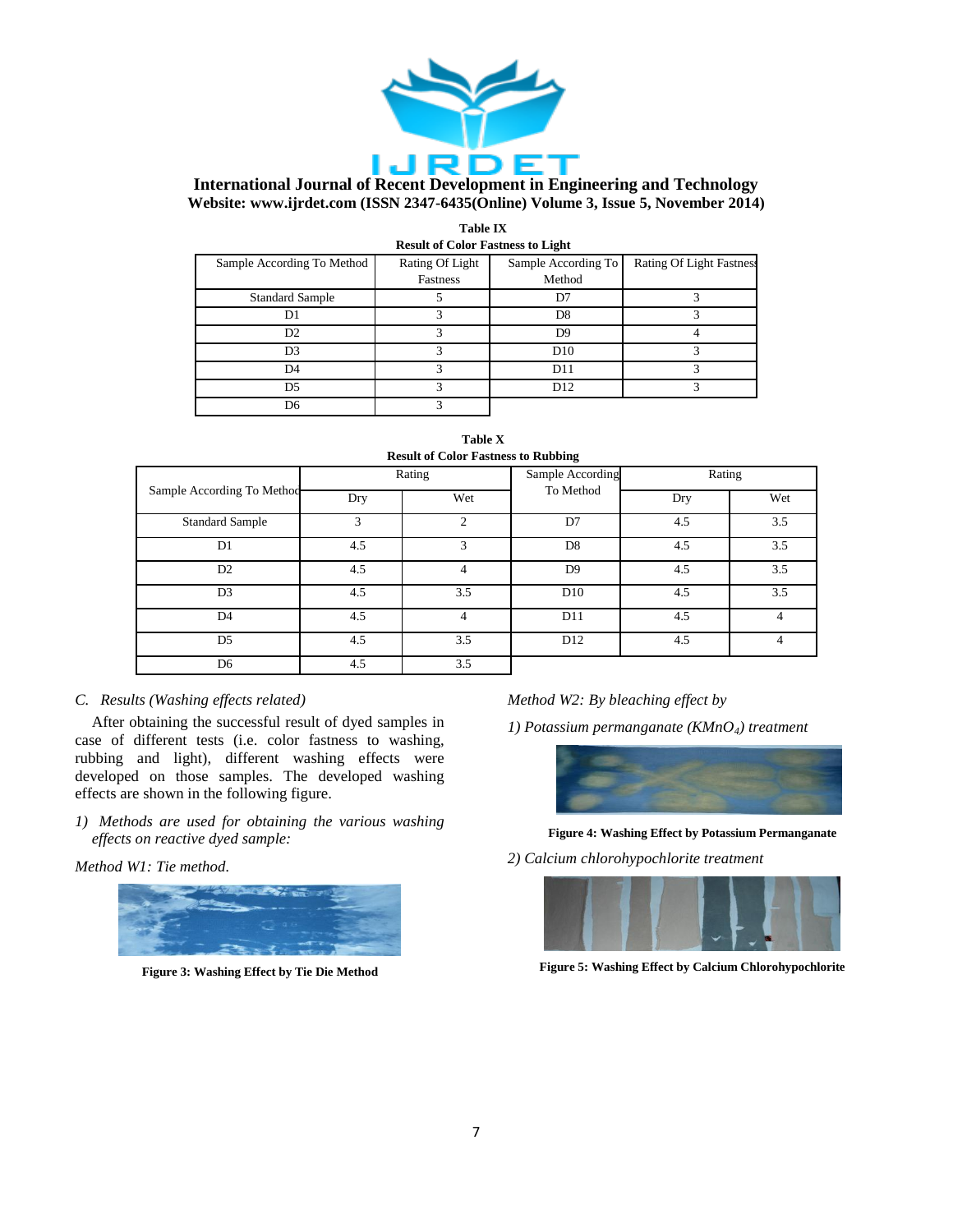

*3) Hydrose treatment* 



**Figure 6: Washing Effect by Hydrose**

*Method W3: By using laccase enzyme treatment*



**Figure 7: Washing Effect by Laccase Enzyme**

*2) Washing effect by mechanical treatment on reactive dyed sample:*

## *Method W4: By Laser treatment*

The intensity of leaser depends upon the fading according to buyer requirements.



**Figure 8: Washing Effect by Laser**

*Method W5: By whiskering.*



**Figure 9: Washing Effect by Whiskering**

*3) Washing effect with chemical and mechanical treatment on reactive dyed sample:*

*Method W6: Spray and rubbing method*



**Figure 10: Washing Effect by Spray and Rubbing**

*4) Washing effect on a knit denim apparel:*



**Figure 11: Washing Effect on a Knit Denim Apparel**

## IV. DISCUSSIONS

From dyeing related information it was seen that, the k/s value of different dyeing method was commendabled. It has seen that the k/s value of reactive dye was increased with increasing dyeing time also. The sample dyed for 5 minute posed the less k/s value. Electrolyte also affects the k/s value. Compared with standard sample and grey scale, the good color fastness to wash has been found of different dyed samples. The color fastness to light is also significant. The color fastness to rubbing was better when compared with indigo dyed sample. Because reactive dye makes co-valent bonds with fibers.

After obtaining the successful result of dyed samples in case of different tests (i.e. color fastness to washing, rubbing and light), different washing effects were developed on those samples. The comparative characteristics which are obtained from this thesis are mentioned below:

- **Appearance**: Fig.4.13shows the outlook of woven denim by using vat dye. On the other hand the samples (knit denim) simply dyed with reactive dye seen to be very close to that of appearance created by vat dye.
- **Comfortability**: From the force elongation curve elongation at break of woven and knit denim is quite different. As knit denim provides higher value in this property, definitely body comfort will be ensured.